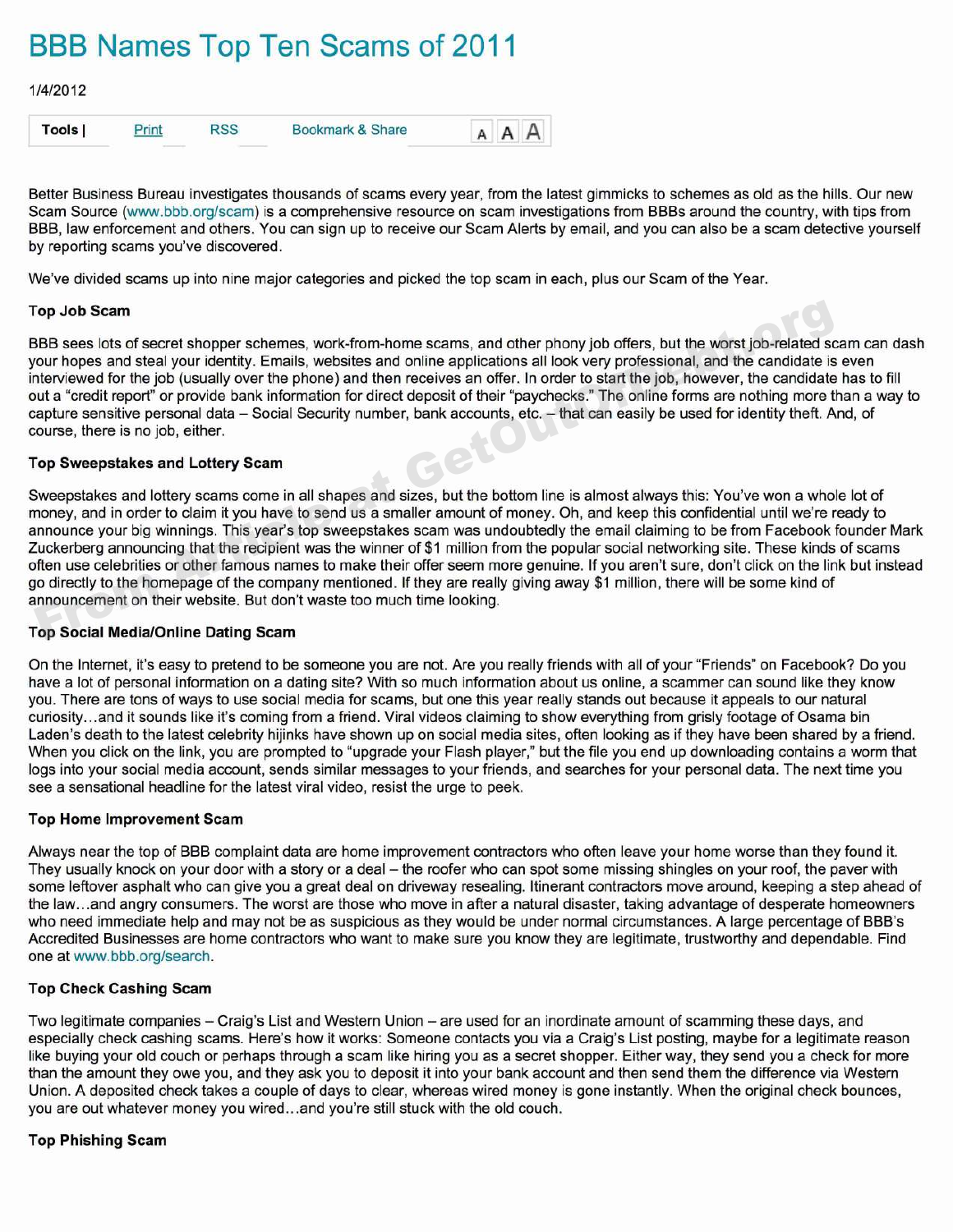"Phishing" is when you receive a suspicious phone call asking for personal information or an email that puts a virus on your computer to hunt for your data. It's almost impossible to avoid them if you have a telephone or an email account. But the most pernicious phishing scam this year disguised itself as official communication from NACHA — the National Automated Clearing House Association — which facilitates the secure transfer of billions of electronic transactions every year. The email claims one of your transactions did not go through, and it hopes you react quickly and click on the link before thinking it through. It may take you to a fake banking site "verify" you account information, or it may download malware to infiltrate your computer.

# **Top Identity Theft Scam**

There are a million ways to steal someone's identity. This one has gotten so prevalent that many hotels are posting warnings in their lobby. Here's how it works: You get a call in your hotel room in the middle of the night. It's the front desk clerk, very apologetic, saying their computer has crashed and they need to get your credit card number again, or they must have gotten the number wrong because the transaction won't go through, and could you please read the number back so they can fix the problem? Scammers are counting on you being too sleepy to catch on that the call isn't from the hotel at all, but from someone outside who knows the direct-dial numbers for the guest rooms. By the time morning rolls around and you are clear-headed, your credit card has been on a major shopping spree.

#### **Top Financial Scam**

In challenging economic times, many people are looking for help getting out of debt or hanging on to their home, and almost as many scammers appear to take advantage of desperate situations. Because the federal government announced or expanded several mortgage relief programs this year, all kinds of sound-alike websites have popped up to try to fool consumers into parting with their money. Some sound like a government agency, or even part of BBB or other nonprofit consumer organization. Most ask for an upfront fee to help you deal with your mortgage company or the government (services you could easily do yourself for free), and almost all leave you in more debt than when you started. Financial Scam<br>
on challenging economic times, many people are looking for help getting out of debt or hanging on to their home, and almostrammes appear to take advantage of desperate situations. Because the federal govern

#### **Top Sales Scam**

Sales seams are as old as humanity, but the Internet has introduced a whole new way to rip people off. Penny auctions are very popular because it seems like you can get something useful - cameras, computers, etc.— for way below retail. But you pay a small fee for each bid (usually 50¢ to \$1.00) and if you aren't the winner, you lose that bid money. Winners often are not even the top bidder, just the last bidder when time runs out. Although not all penny auction sites are seams, some are being investigated as online gambling. BBB recommends you treat them the same way you would legal gambling in a casino — know exactly how the bidding works, set a limit for yourself, and be prepared to walk away before you go over that limit.

## **Scam of the Year**

Yep, it's us — the BBB phishing scam. Hundreds of thousands, perhaps millions, of people have gotten emails that very much look like an official notice from BBB. The subject line says something like "Complaint Against Your Business," and the instructions tell the recipient to either click on a link or open an attachment to get the details. If the recipient does either, a malicious virus is launched on their computer...a virus that can steal banking information, passwords and other critical pieces of information needed for cyber-theft. BBB is working with security consultants and federal law enforcement to track down the source of these emails, and has already shut down dozens of hijacked websites. Anyone who has opened an attachment or clicked on a link should run a complete system scan using reputable anti-virus software. If your computer is networked with others, all machines on the network should be scanned, as well.

For more information on these and other scams, go to BBB Scam Source (www.bbb.org/scam). Sign up for our Scam Alerts and learn about new seams as soon as we do.



**Related Articles**



#### 01/03/2012

**Set up a Disaster Plan for Your Business and**  $E$ mployees

Better Business Bureau advises business owners to develop a plan of action should their business face a disaster.

12/23/2011